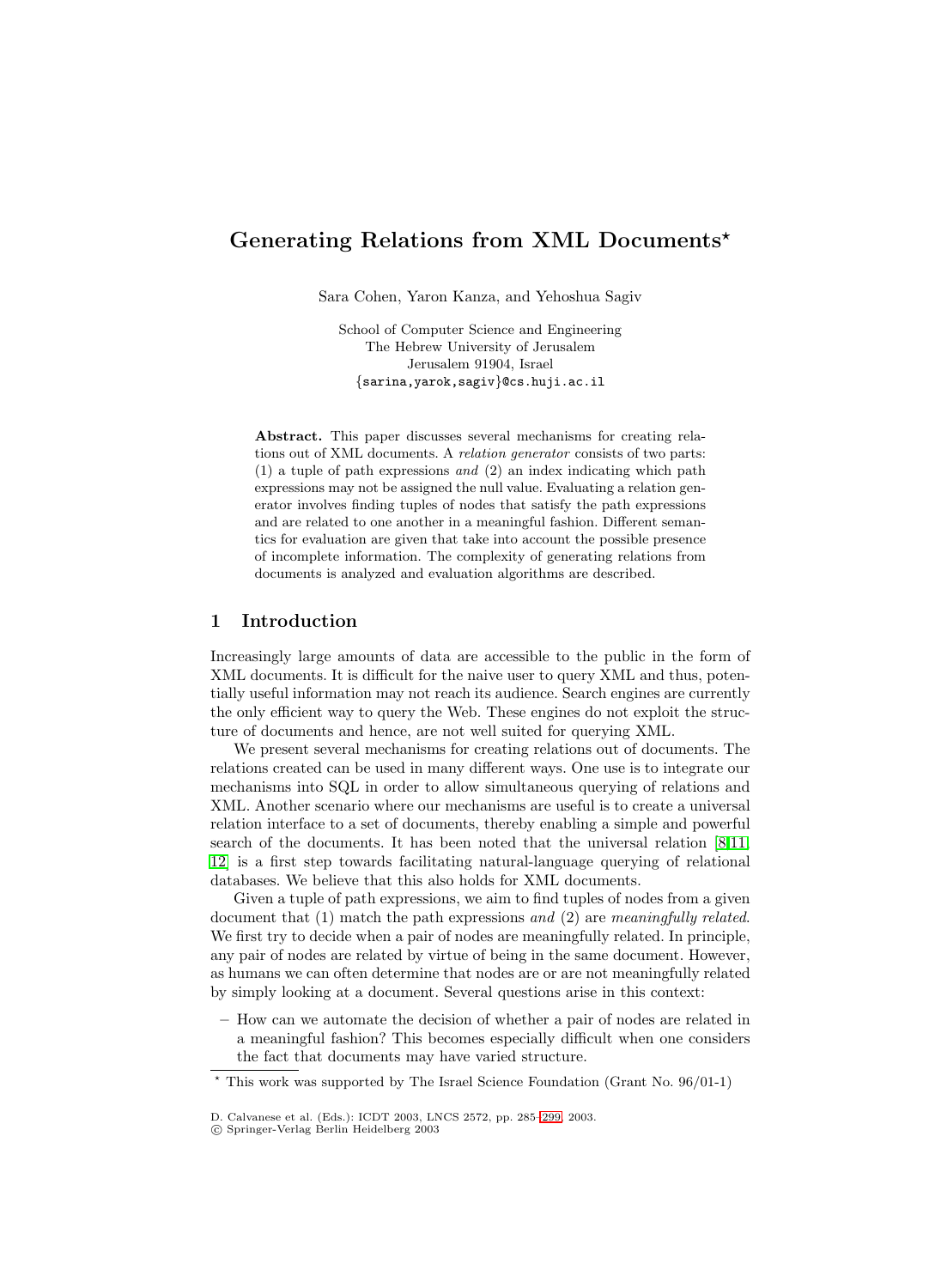<span id="page-1-0"></span>**–** How can we deal with incompleteness in documents? If a document may be incomplete, then we may have to discover whether a particular node is meaningfully related to a node that does not even appear in the document.

Our mechanism for deciding whether a pair of nodes is meaningfully related attempts to capture our human intuition of relationships in a document.

Once we have determined which pairs of nodes are meaningfully related, we propose several different mechanisms that allow us to determine when larger tuples of nodes are meaningfully related. The more precise the mechanism, the less coverage it tends to have. Therefore, we present several mechanisms in order to allow the user to choose an appropriate one for a given domain. We also discuss the complexity of finding meaningfully related tuples, which varies depending on the mechanism used.

Section 2 presents some definitions and Section [3](#page-3-0) presents our relation generating mechanisms. Some scenarios where our mechanisms are useful are described in Section [4.](#page-6-0) In Sections [5](#page-7-0) we discuss the complexity of creating relations out of XML documents and present evaluation algorithms. Section [6](#page-13-0) concludes.

## **2 Framework**

**Relations.** A *tuple* has the form  $t = (c_1 : a_1, \ldots, c_k : a_k)$  where  $c_i$  and  $a_i$  are a *column name* and a *value*, respectively. Tuples can have columns with null values, denoted  $\perp$ . We also allow tuples to have multiple columns with the same name. We call  $(c_1,\ldots,c_k)$  the *signature* of t. A *relation*  $\mathcal R$  is a bag of tuples with the same signature, also called the signature of  $\mathcal{R}$ .

**Trees.** We assume that there is a set  $\mathcal L$  of labels and a set  $\mathcal A$  of constants. An XML document is a tree T in which each *interior node* is associated with a *label* from L and each *leaf node* is associated with *value* from A. We denote the label of an interior node  $n$  by  $label(n)$  and the value of a leaf node  $n'$  by  $val(n')$ . We extend the *val* function to interior nodes n by defining  $val(n)$  to be the concatenation of the values of its leaf descendents. In Figure [1](#page-2-0) there are three examples of such trees. In the sequel we will refer to these trees as  $T_{itm}$ ,  $\mathcal{T}_{bk}$  and  $\mathcal{T}_{athr}$ . The nodes are numbered to allow easy reference.

Let T be a tree and let  $n_1$  and  $n_2$  be nodes in T. Let n be the *lowest common ancestor* of  $n_1$  and  $n_2$ , and  $T_n$  be the subtree of T rooted at n. We denote by  $T_{n_1,n_2}$  the tree obtained by pruning from  $T_n$  all nodes other than  $n_1$  and  $n_2$ that are not ancestors of either  $n_1$  or  $n_2$ . We call this tree the *relationship tree* of  $n_1$  and  $n_2$ . For example in  $\mathcal{T}_{bk}$ , the lowest common ancestor of 8 and 13 is 7. The relationship tree of 8 and 13 is comprised of the nodes 7, 8, 10 and 13.

**Graphs and Interconnection Graphs.** In order to create a relation out of a tree, we first must be able to decide which pairs of nodes are related in a meaningful fashion in a given tree. The relationship tree comes to our aid for this purpose.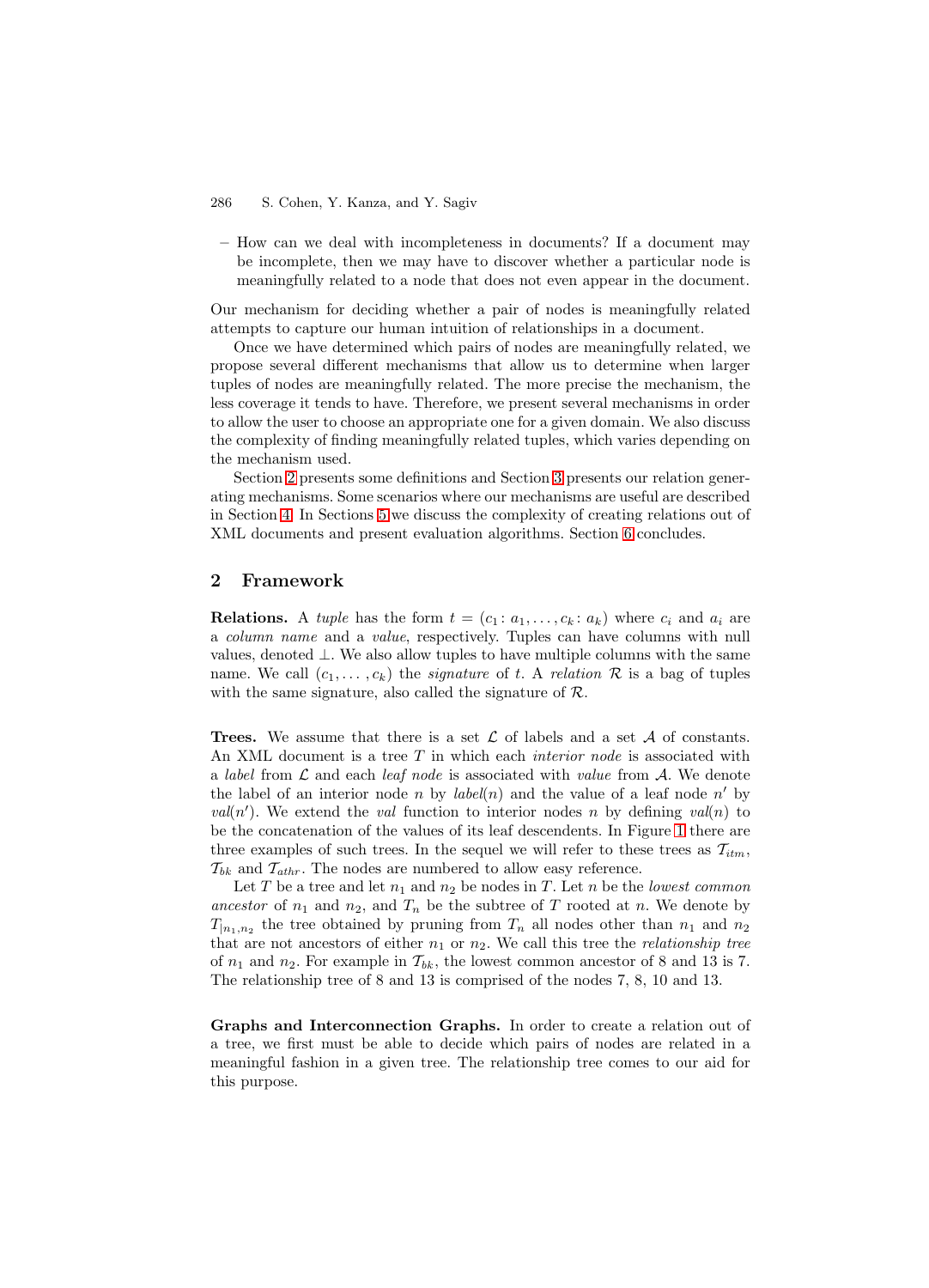<span id="page-2-0"></span>

**Fig. 1.** Document  $\mathcal{T}_{itm}$ : itemize hierarchy (top left),  $\mathcal{T}_{bk}$ : bibliography grouped by book (top right), and  $\mathcal{T}_{athr}$ : bibliography grouped by author (bottom)

We start by giving an intuitive understanding of relationships in a document tree. Intuitively, a node in a tree represents an entity in the world. Two different nodes with the same label correspond to different entities of the same type. If  $n_a$ is an ancestor of  $n$ , then we may understand that  $n$  belongs to the entity that  $n_a$  represents. Now, suppose that nodes n and n' have distinct ancestors  $n_a$  and  $n'_a$ , respectively, such that  $n_a$  and  $n'_a$  have the same label. Suppose also that  $n'_a$ is not an ancestor of n and  $n_a$  is not an ancestor of n'. We may conclude that  $n$ and  $n'$  are not meaningfully related since they belong to different entities of the same type. Note that  $n_a$  and  $n'_a$  must be in the relationship tree of n and n'. Otherwise, they would be ancestors of both  $n$  and  $n'$  and would not imply that the nodes  $n$  and  $n'$  are not related.

We demonstrate and extend this intuition with a few examples. A formal definition of when nodes are related will be given later. Consider nodes 3 and 5 in  $\mathcal{T}_{bk}$  (Figure 1). Their relationship tree does not contain two nodes with the same label. Therefore, nodes 3 and 5 are related. However, nodes 3 and 20 are not related since their relationship tree contains different nodes with the label book. This reflects the intuition that 3 is the title of the book with price node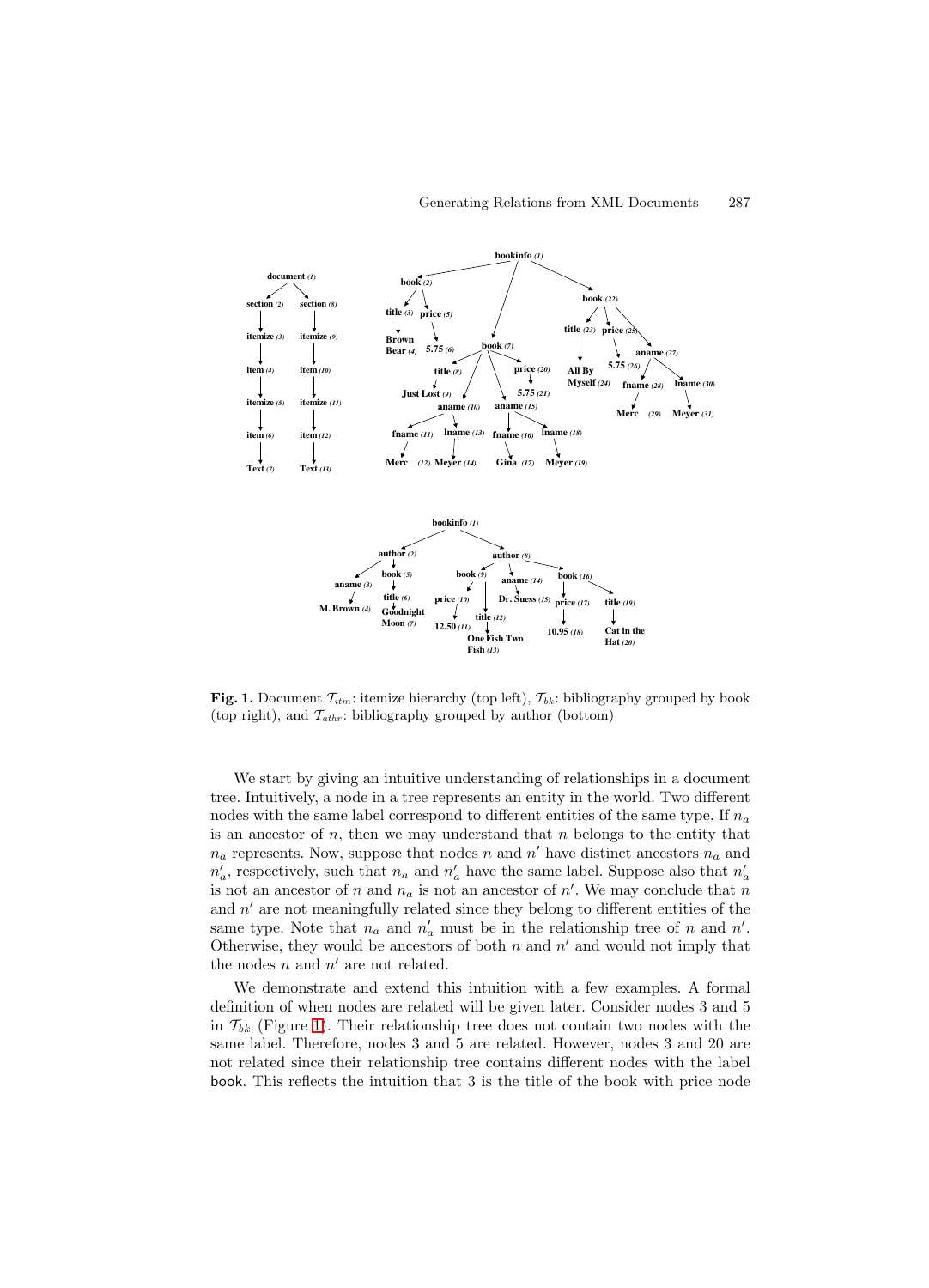<span id="page-3-0"></span>

**Fig. 2.** The interconnection graph  $IG(\mathcal{T}_{bk}, \{7, 8, 10, 11, 13, 15, 16, 18, 20\})$ 

5 and not the title of the book with price node 20. Now, consider nodes 11 and 15 in  $\mathcal{T}_{bk}$ . Node 11 belongs to the aname node numbered 10. However, 15 is a different aname node. We may conclude that the fname in node 11 belongs to node 10 and is not related to node 15. Finally, consider nodes 10 and 15. These nodes share the same label. However, all their ancestors are the same, and thus, they belong to the same entities. Therefore, we may conclude that nodes 10 and 15 are meaningfully related. In fact, nodes 10 and 15 represent different author names, but they are related by virtue of belonging to the same book.

We formalize this idea. Let n and  $n'$  be nodes in T. We say that n and  $n'$ are *interconnected* if one of the following conditions holds:

- the relationship tree of n and  $n'$ , i.e.,  $T_{|n,n'}$ , does not contain two distinct nodes with the same label *or*
- $-$  the relationship tree of n and  $n'$ , contains exactly one pair of distinct nodes with the same label and this pair is comprised of  $n$  and  $n'$ .

Given a tree T, we define the *interconnection graph* of T, denoted  $IG(T)$ . This undirected graph has the same set of nodes as those in T. There is an edge between nodes n and n' if n and n' are interconnected. Given a tree T and a set of nodes  $n_1,\ldots,n_k$ , we denote the induced subgraph of  $IG(T)$ , that contains the nodes  $n_1,\ldots,n_k$ , by  $\mathcal{IG}(T, \{n_1,\ldots,n_k\})$ . To illustrate these definitions, the interconnection graph  $IG(\mathcal{T}_{bk}, \{7, 8, 10, 11, 13, 15, 16, 18, 20\})$  is presented in Figure 2. Self loops have been omitted in the illustration.

We will be interested in interconnection graphs that have certain properties. A graph is *complete* if it contains an edge between every two nodes. A graph is *connected* if there is a path between every two nodes. Finally, a graph is a *star* if there is some node  $n$  that is connected by an edge to every other node in the graph. Note that every complete graph is also a star graph and every star graph is also connected.

#### **3 Creating Relations from Trees**

An *atomic path expression*, denoted  $\alpha$ , is either a nonempty disjunction  $(l_1 | l_2)$ ··· | lk) of labels from L or the *wildcard* symbol ∗. A *path expression*, denoted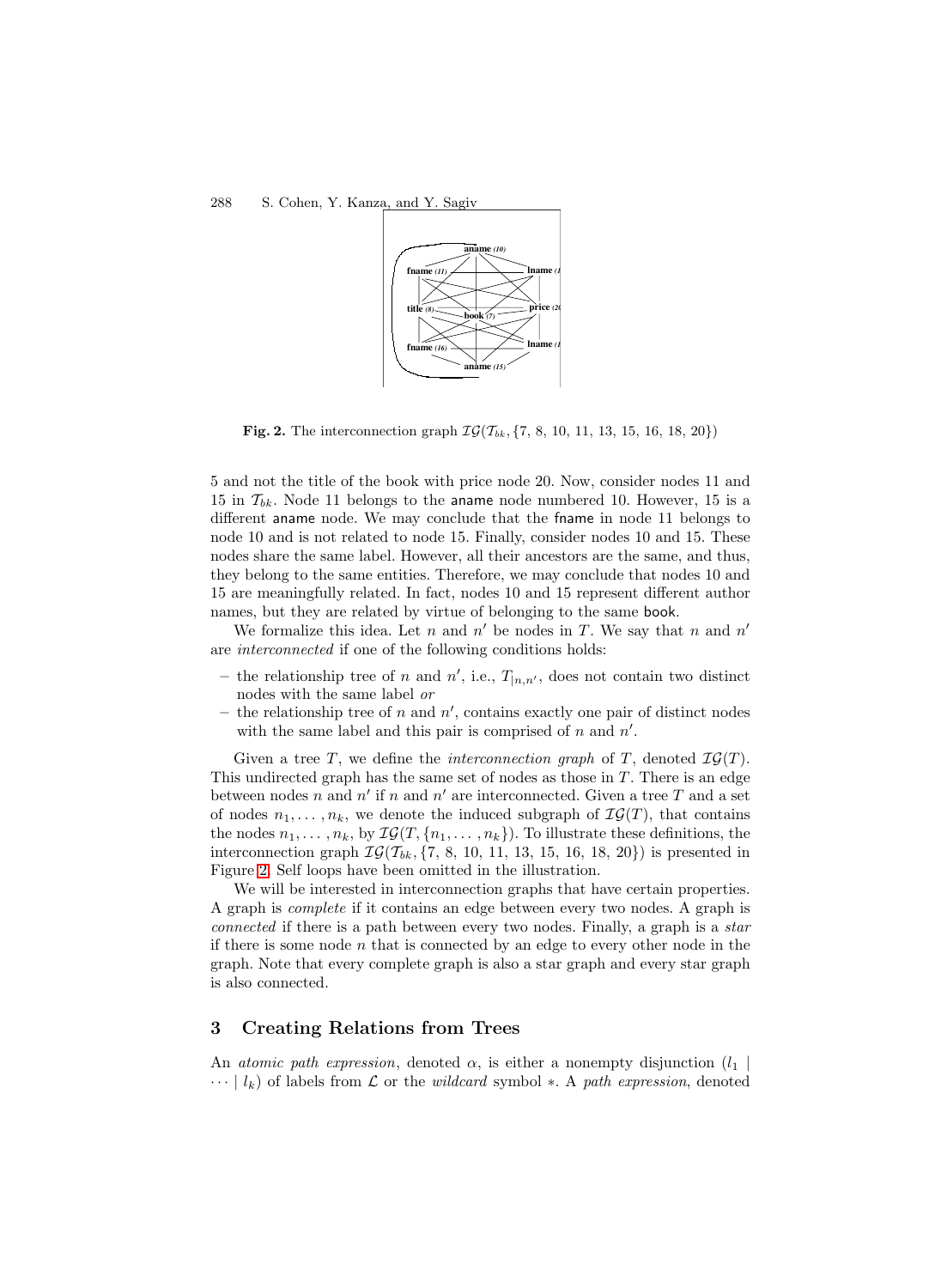$ω$ , is either an atomic path expression, or of the form  $ω'/α$  or  $ω'/α$  where  $ω'$ is a path expression and  $\alpha$  is an atomic path expression. We define recursively when a node *n* in a tree T *matches* a path expression  $\omega$ , denoted  $n \models \omega$ .

- $-\omega = (l_1 \mid \cdots \mid l_k)$ , the root of T is n and *label* $(n) = l_i$  for some  $i \leq k$ ;
- **–** ω = ∗ and the root of T is n;
- $-\omega = \omega'/\alpha$ , the parent of *n* matches  $\omega'$  and  $n \models \alpha$  in the subtree rooted at *n*;
- $-\omega = \omega'/\alpha$ , there is an ancestor of n that matches  $\omega'$  and  $n \models \alpha$  in the subtree rooted at n.

For example, the path expression bookinfo/∗ matches any child of a root that has the label bookinfo. The path expression ∗//book/(aname | price) matches any aname or price node in a tree that is a child of a book node, regardless of the root's label. Finally,  $\sqrt{x}$  matches any node in any tree. Note that given a node n and a path expression  $\omega$ , it is possible to determine in polynomial time if  $n \models \omega$ .

The language of path expressions can be extended without affecting complexity results in this paper, as long as the extensions allow polynomial verification.

Let T be a tree and  $(\omega_1,\ldots,\omega_m)$  be a tuple of path expressions. We are interested in finding tuples of nodes  $(n_1,\ldots,n_m)$  from T that satisfy:

- 1. For all  $i \leq m$ , the node  $n_i$  matches the path expression  $\omega_i$  and
- 2. The nodes  $n_1, \ldots, n_m$  are *meaningfully related*.

Requirement 1 is easily verified. On the other hand, Requirement 2 is rather difficult to determine. In accordance with the intuition presented in Section [2,](#page-1-0) we use the interconnection graph of a tree as an aid in deciding whether a set of nodes are meaningfully related. The interconnection graph only contains information about pairs of nodes that are related. We present three different semantics that enable us to decide whether larger tuples of nodes are related. Later we will compare the semantics in terms of complexity and expressive power.

- **Completely-Interconnected:** We say that a set of nodes N are *completelyinterconnected* in a tree T, denoted  $\approx_c \{N\}$ , if the interconnection graph of T, projected on N, i.e.,  $\mathcal{IG}(T,N)$ , is a complete graph. Intuitively this states that a set of nodes is meaningfully related if every pair of nodes in the set is meaningfully related.
- **Reachably-Interconnected:** We say that a set of nodes N are *reachablyinterconnected* in a tree T, denoted  $\approx_r \{N\}$ , if  $IG(T, N)$  is a connected graph. The intuition behind this notion is that meaningful relationships are transitive, i.e., if  $n_1$  and  $n_2$  are meaningfully related and so are  $n_2$  and  $n_3$ , then  $n_1$  and  $n_3$  must also be meaningfully related.
- **Star-Interconnected:** We say that a set of nodes N are *star-interconnected* in a tree T, denoted  $\approx_s \{N\}$ , if  $IG(T, N)$  is a star graph. Intuitively, a set of nodes are meaningfully related if all the nodes in the set are meaningfully related to the same node.

Let  $\Omega = (\omega_1, \ldots, \omega_m)$  be an m-tuple of path expressions and T be a tree with a set of nodes N. We say that a function  $\mu$ : {1,..., m}  $\rightarrow$  N ∪ { $\perp$ } is a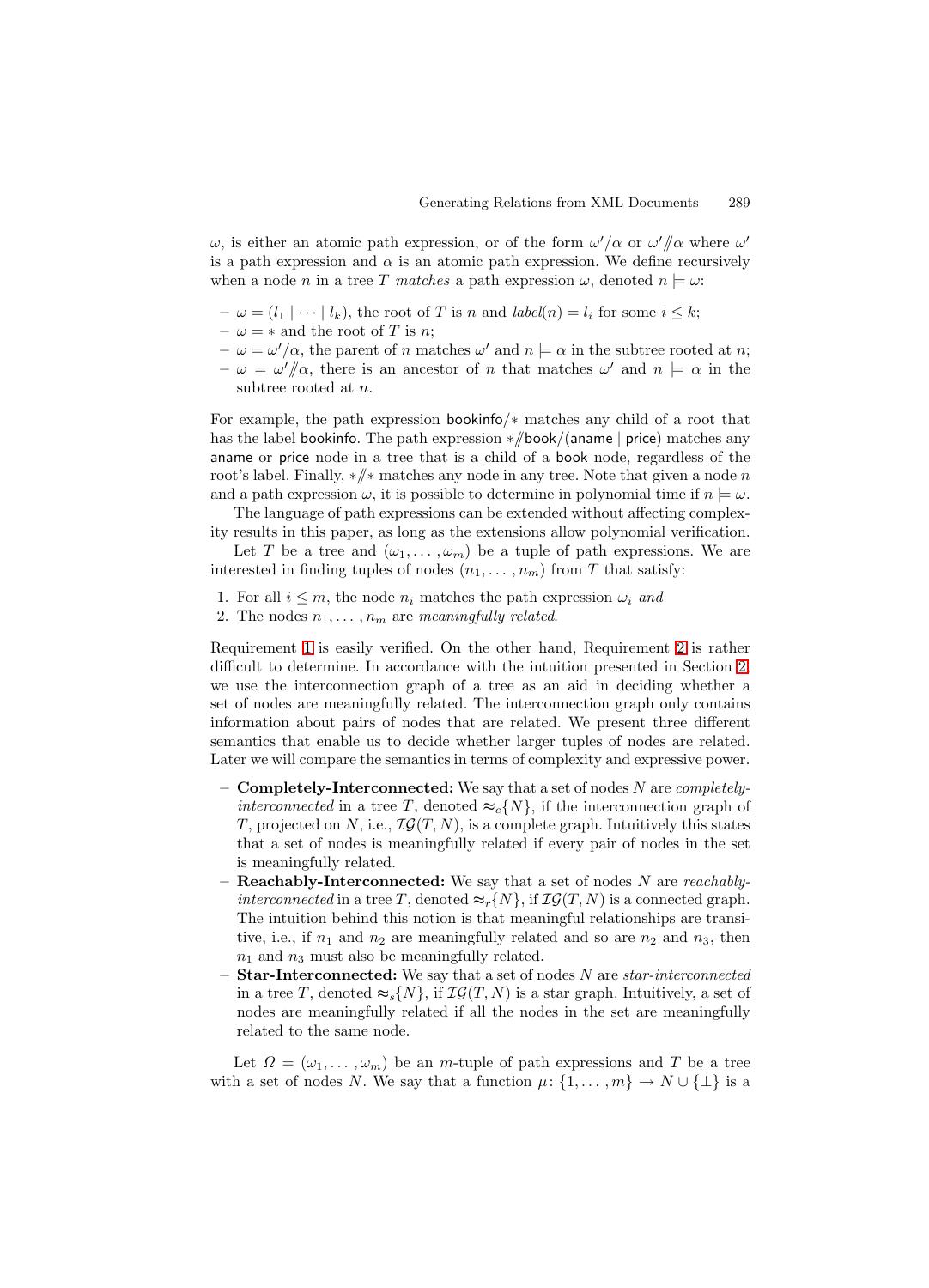*matching* of  $\Omega$  to T if for all  $i \leq m$ , either  $\mu(i) \models \omega_i$  or  $\mu(i) = \bot$ . We denote the set of nodes in the image of a matching  $\mu$  by  $Image(\mu)$ . We use  $Mat^c_T(\Omega)$  to denote the set of matchings  $\mu$ , such that the nodes in  $Image(\mu)$  are *completelyinterconnected*, i.e.,  $\approx_c \{Image(\mu)\}$ . Similarly,  $Mat^r(\Omega)$  is the set of matchings  $\mu$ , such that  $\approx_r \{Image(\mu)\}\$ , and  $Mat^s_T(\Omega)$  is the set of matchings  $\mu$ , such that  $\approx_s \{Image(\mu)\}\.$  It is not difficult to see that for all trees T and tuples of path expressions  $\Omega$ ,

$$
Mat^c_T(\Omega) \subseteq Mat^s_T(\Omega) \subseteq Mat^r_T(\Omega).
$$

Our matchings can have null values. However, we are interested in matchings that have maximal information. A matching  $\mu'$  subsumes  $\mu$ , denoted  $\mu \subseteq \mu'$ , if  $\mu'$  gives the same value for every index that is assigned a non-null value by  $\mu$ , i.e., for all  $i \leq m$ , either  $\mu'(i) = \mu(i)$  or  $\mu(i) = \bot$ . Intuitively, if  $\mu'$  subsumes  $\mu$ , then  $\mu'$  contains more information than  $\mu$ . An interconnection assignment  $\mu$  is *maximal* if for every matching  $\mu'$ , we have that  $\mu \sqsubseteq \mu'$  implies that  $\mu = \mu'$ .

Even a maximal matching can map some of the path expressions in  $\Omega$  to null values. At times we may be interested in deriving only matchings that give non-null values to specific path expressions in  $\Omega$ . We call the pair  $\Delta = (\Omega, k)$ , where  $\Omega$  is an *m*-tuple of path expressions and  $k \leq m$ , a *relation generator*. For  $\Box \in \{\varepsilon, r, s\},\$  we use  $\text{MMat}_T^{\Box}(\Omega, k)$  to denote the set of maximal elements in  $Mat_T^{\square}(\Omega)$  that do not map any of the *first* k *path expressions* to the null value.

A relation generator  $\Delta$  can be used in order to create a relation out of parts of an XML document. Given  $\Delta = (0, k)$  and a tree T, we compute  $MMat^{\square}_{T}(\Omega, k)$ with  $\Box$  chosen as desired. (See Examples 3.1, 3.2 and [3.3](#page-6-0) below and complexity analysis in Section [5](#page-7-0) for a comparison of the semantics.) We can create a relation with signature  $\Omega$  out of  $MMat_T^{\square}(\Omega,k)$ , in the obvious way. Formally, for each matching  $\mu$  in the set, our relation contains a tuple  $t_{\mu}$  with value  $\mu(i)$  in column  $\omega_i$ . Depending on the end purpose of the relation, we may sometimes want to apply the *val* function to the nodes in the relation in order to derive tuples of strings instead of tuples of node ids.

*Example 3.1.* The relation generator ((\*//aname, \*//title, \*//price), 1) finds triples of author names, titles and prices, all belonging to the same book. Only triples where the author name is non-null will be returned. For all three semantics, the relations created for  $\mathcal{T}_{bk}$  ( $\mathcal{T}_{athr}$ ) are the same. The tables for  $\mathcal{T}_{bk}$  and  $\mathcal{T}_{athr}$  are depicted in Figure 3(a) and 3(b). In parenthesis we note the value of the tuple after the *val* function is applied.

Note that there is no tuple corresponding to the title Brown Bear (node 4 in  $\mathcal{T}_{bk}$  since it has no interconnected aname node. Observe also that the correct triples were found for both documents, even though they have different hierarchies.

*Example 3.2.* Using the tuple of path expressions  $\Omega = (*/$ title, \*/aname/fname, ∗//aname/fname) we can create a relation generator that finds titles with pairs of first names of authors that wrote them. The set  $MMat^c_T(\Omega, 3)$  will only contain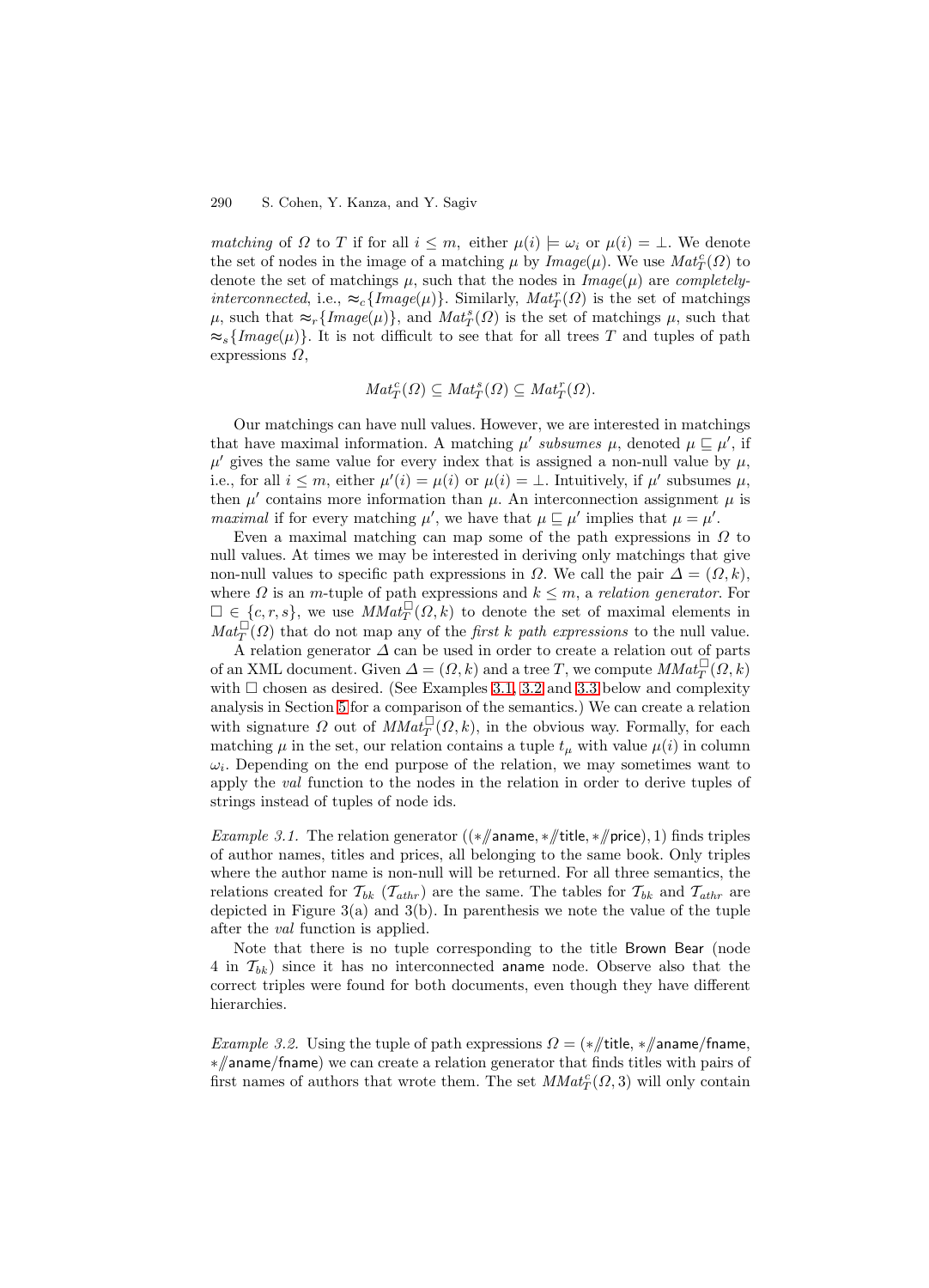<span id="page-6-0"></span>

| $*$ $/$ aname                                                              | * //title                      | $*$ // price                     | $*/\ell$ aname | *//title                                                                                                                  | $*/\gamma$ price |
|----------------------------------------------------------------------------|--------------------------------|----------------------------------|----------------|---------------------------------------------------------------------------------------------------------------------------|------------------|
| 10 (Mercy Meyer)<br>15 (Gina Meyer)<br>27 (Mercy Meyer) 23 (All By Myself) | 8 (Just Lost)<br>8 (Just Lost) | 20(5.75)<br>20(5.75)<br>25(5.75) |                | 3 (M. Brown) 6 (Goodnight Moon)<br>14 (Dr. Suess) 12 (One Fish Two Fish) 10 (12.50)<br>14 (Dr. Suess) 19 (Cat in the Hat) | 17 (10.95)       |

(a) Evaluated over  $\mathcal{T}_{bk}$ 

(b) Evaluated over  $\mathcal{T}_{athr}$ 

**Fig. 3.** Tables for  $((\sqrt[k]{a} \cdot \text{name}, \sqrt[k]{b} \cdot \text{time}, \sqrt[k]{b} \cdot \text{price}), 1)$ 

matchings  $\mu$  for which  $\mu(2) = \mu(3)$ , To see this, observe that in the interconnection graph in Figure [2,](#page-3-0) there are no two different fname nodes that are interconnected. This reflects the intuition that two fname nodes are not related since they belong to different authors. However, the sets  $MMat^r_T(\Omega,3)$  and  $MMat^s_T(\Omega,3)$ will contain matchings for the title **Just Lost** with the two different first names Mercy and Gina. Intuitively, this can be understood since the pair of names is related by virtue of both belonging to authors of the same title.

Consider now the tuple of path expressions  $\Omega' = (*\# \text{title}, *\# \text{name}/ \text{frame},$  $*/\!/$ aname/lname). The set  $\mathit{MMat}^c_T(\varOmega',3)$  will only contain matchings corresponding to first and last names of the same author. The sets  $MMat_T^r(\Omega',3)$  and  $\text{MMat}_T^s(\Omega', 3)$  will contain in addition matchings with first names and last names of different authors of the same book. As before, such nodes are related since they belong to authors who wrote the same book. However, the set  $\mathit{MMat}^c_T(\varOmega',3)$ may be perceived as a more precise answer. Therefore, we may conclude that choosing among the different semantics involves a trade-off between precision and recall (coverage).

*Example 3.3.* Tree  $\mathcal{T}_{itm}$  in Figure [1](#page-2-0) depicts two list hierarchies, as in a LAT<sub>E</sub>X document. Consider the tuple Ω = (∗//itemize, ∗//item, ∗//itemize, ∗//item). The sets  $MMat_T^c(\Omega, 4)$  and  $MMat_T^s(\Omega, 4)$  do not contain matchings in which all nodes are different. The set  $MMat_T^r(Q, 4)$  contains matchings corresponding to the quadruples  $(3, 4, 5, 6)$  and  $(9, 10, 11, 12)$ . It does not, however, contain any matching with nodes from both list hierarchies.

### **4 Example Uses for Relation Generating Mechanism**

Our mechanism for creating relations out of trees can be utilized in many different ways. We present several examples to illustrate possible uses.

#### **4.1 Querying Trees and Relations Using SQL**

Data is generally stored in relations. However, XML has become the standard for data exchange. Therefore, it is common to have both relations and XML as data sources. Posing queries against both types of data sources simultaneously is difficult. Our mechanism for translating trees to relations suggests one possible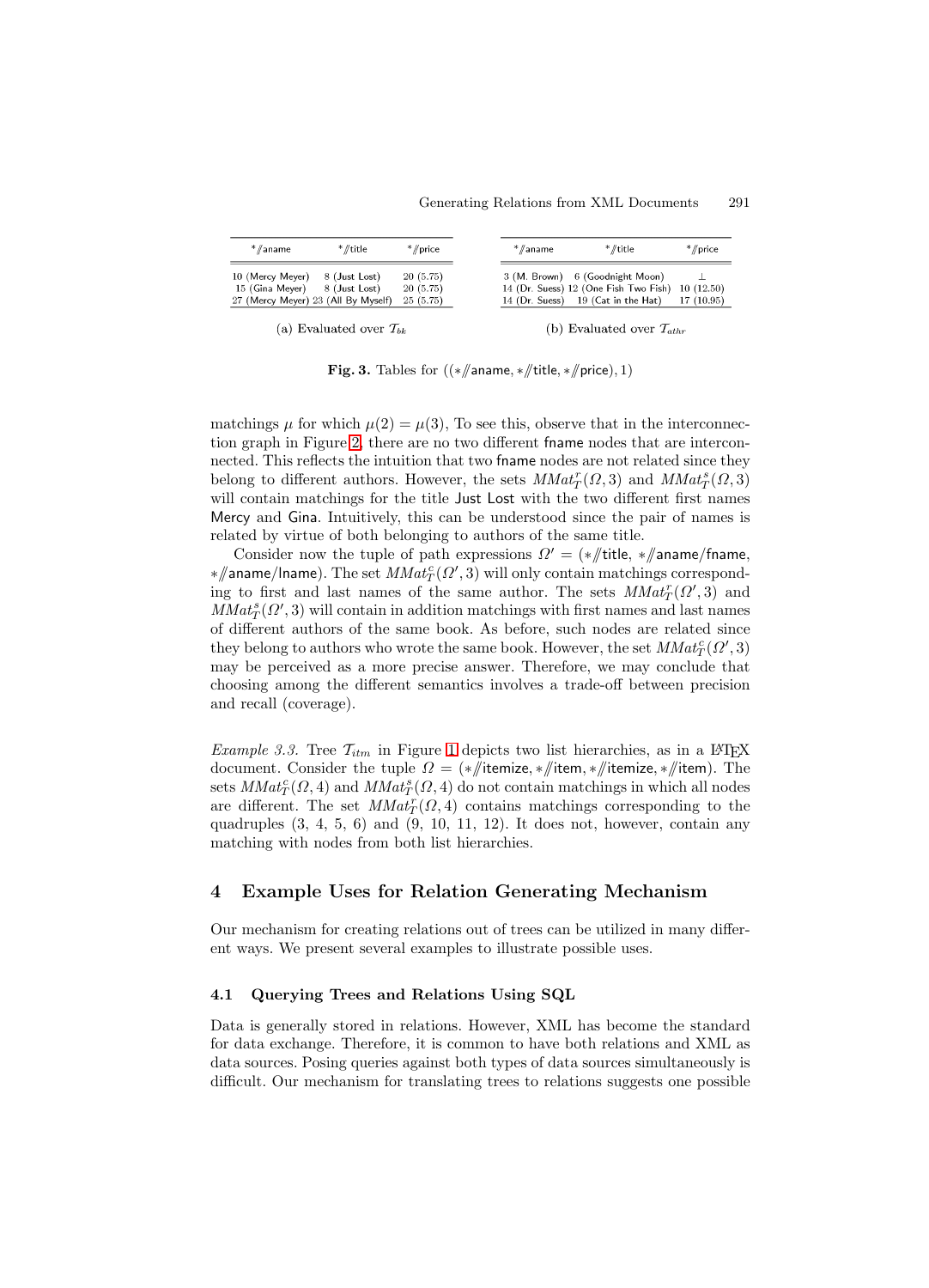<span id="page-7-0"></span>solution. We extend the FROM clause of SQL to allow on-the-fly creation of relations from trees. Specifically, we use the predicates Complete, Reachable and Star to create tuples of nodes that match the given path expressions and are completely-, reachably- or star-interconnected, respectively.

For example, suppose that we wish to query the document  $\mathcal{T}_{bk}$  and a table UserRatings(title, user, rating) stored in a relational database. The following query finds titles of books with a rating of at least 8 and author 'Smith'.

| SELECT Book.title                                                                      |
|----------------------------------------------------------------------------------------|
| FROM Complete( $\mathcal{T}_{bk}$ , ('*//title','*//aname'),0) as Book(title, author), |
| <b>UserRatings</b>                                                                     |
| $WHERE$ Book.title = UserRatings.title and                                             |
| Book author like '%Smith%' and rating $> 8$                                            |
|                                                                                        |

The relation Book is created from the set  $\textit{MMat}^c_{\mathcal{I}_{bk}}((\ast \textit{#title}, \ast \textit{#aname}), 0)$  by creating a tuple  $t_{\mu}$  out of every matching  $\mu$  in the computed set, in the obvious way. Note how we queried both XML and relations seamlessly.

### **4.2 An XML Search Engine**

Currently, search engines cannot be used to query XML. More and more XML pages are finding their way onto the Web. Thus, it is becoming increasingly important to be able to query both the data and the meta-data content of the XML pages on the Web. Using the mechanism that we describe in this paper, a simple search language can be defined. A search query could have the form

 $path\_expression_1: search\_phrase_1 \cdots path\_expression_n: search\_phrase_n$ 

where *search phrase*<sup>i</sup> is a word or a quoted phrase. In addition, we allow the plus symbol to preface a path expression. Such path expressions must be matched to non-null values. Path expressions without a plus could be matched to null value.

As an example, the following query searches for books with a title containing the word XML and either the author Smith or no specified author.

 $+$  \*//title: XML \*//aname: Smith

This query could be evaluated under any one of the three semantics (completeinterconnection, reachable-interconnection or star-interconnection). Basically, we would compute  $\mathit{MMat}_T^c((\ast\mathbin{/\!\!/}\mathrm{title},\ast\mathbin{/\!\!/}\mathrm{aname}),1),$  (or  $\mathit{MMat}_T^r(\dots)$  or  $\mathit{MMat}_T^s(\dots)),$ on the documents  $T$  available. Then, only the created tuples that satisfy the search conditions, i.e., that contain the specified phrases, would be returned.

# **5 Complexity of Creating Relations from Trees**

In this section, we discuss the complexity of computing the sets  $MMat^{\square}_{T}(\Omega,k)$ for some  $\square \in \{c, r, s\}$ , relation generator  $(\Omega, k)$  and tree T. The complexity of evaluation is likely to be one of the factors that influence the decision of which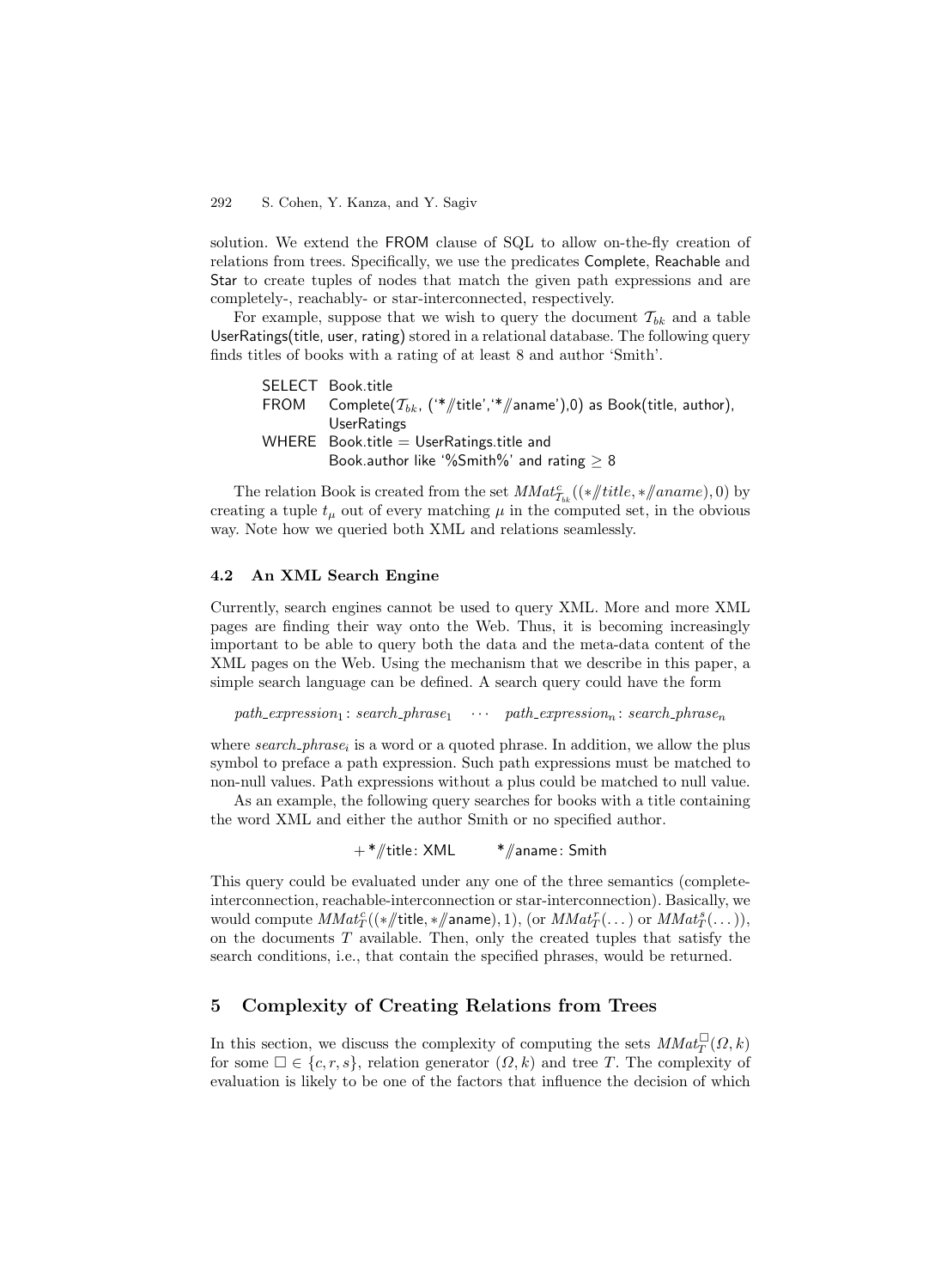<span id="page-8-0"></span>semantics to employ for a specific purpose. We will use the measure of *inputoutput complexity*, an extension of *combined complexity*, when analyzing the complexity of generating relations under the different semantics. In combined complexity both the document and the query are part of the input. In inputoutput complexity, we analyze the complexity of a problem as a function of the input (i.e., query and document) and the output. The choice of this complexity measure is justified both because it is of greater theoretical interest and because queries and query results may be large. In general, we will be interested in the following questions.

- $-$  **Non-emptiness:** Is  $MMat_T^{\square}(\Omega,k)$  non-empty?
- **Evaluation:** How can we compute  $MMat_T^{\square}(\Omega,k)$  efficiently?

For  $\square = s$ , i.e., when star-interconnected nodes are desired, it is not difficult to see that a relation generator can always be computed in polynomial time.

**Theorem 5.1 (Evaluation).** Let  $(\Omega, k)$  be a relation generator and T be a *tree. Then*  $MMat_T^s(\Omega,k)$  *can be computed in polynomial time under input-output complexity.*

We present complexity results for the problems of non-emptiness and of evaluation for  $\square = c$  and  $\square = r$  below.

#### **5.1 Complete-Interconnections**

We solve the problems above for  $\square = c$ , i.e., when only completely-interconnected nodes are desired. We first show that given a relation generator  $(\Omega, k)$  and a tree T, determining whether  $MMat_T^c(\Omega,k)$  is non-empty is an NP-complete problem.

**Theorem 5.2 (Non-emptiness).** Let T be a tree and let  $(\Omega, k)$  be a relation *generator. Determining whether*  $MMat_T^c(\Omega, k) \neq \emptyset$  *is NP-complete.* 

*Proof. (Sketch)* The proof is by a reduction from 3-SAT, and is omitted because of space limitations. 

Since determining non-emptiness is NP-complete, we do not consider the general problem of finding all query results. There are, however, several important cases in which query evaluation is polynomial under input-output complexity. The first such case is when every path expression can be assigned the value null, i.e., for relation generators of the form  $(\Omega, 0)$ .

**Theorem 5.3 (Evaluation (Case 1)).** *Let* Ω *be a tuple of path expressions* and T be a tree. The set  $MMat_{T}^{c}(0,0)$  can be computed in polynomial time under *input-output complexity.*

*Proof.* (Sketch) Basically, we build up matchings in  $MMat_T^c(\Omega, 0)$  gradually. We start with the matching that maps all path expressions to the null value and then try to extend this matching in all possible ways. This must be done in a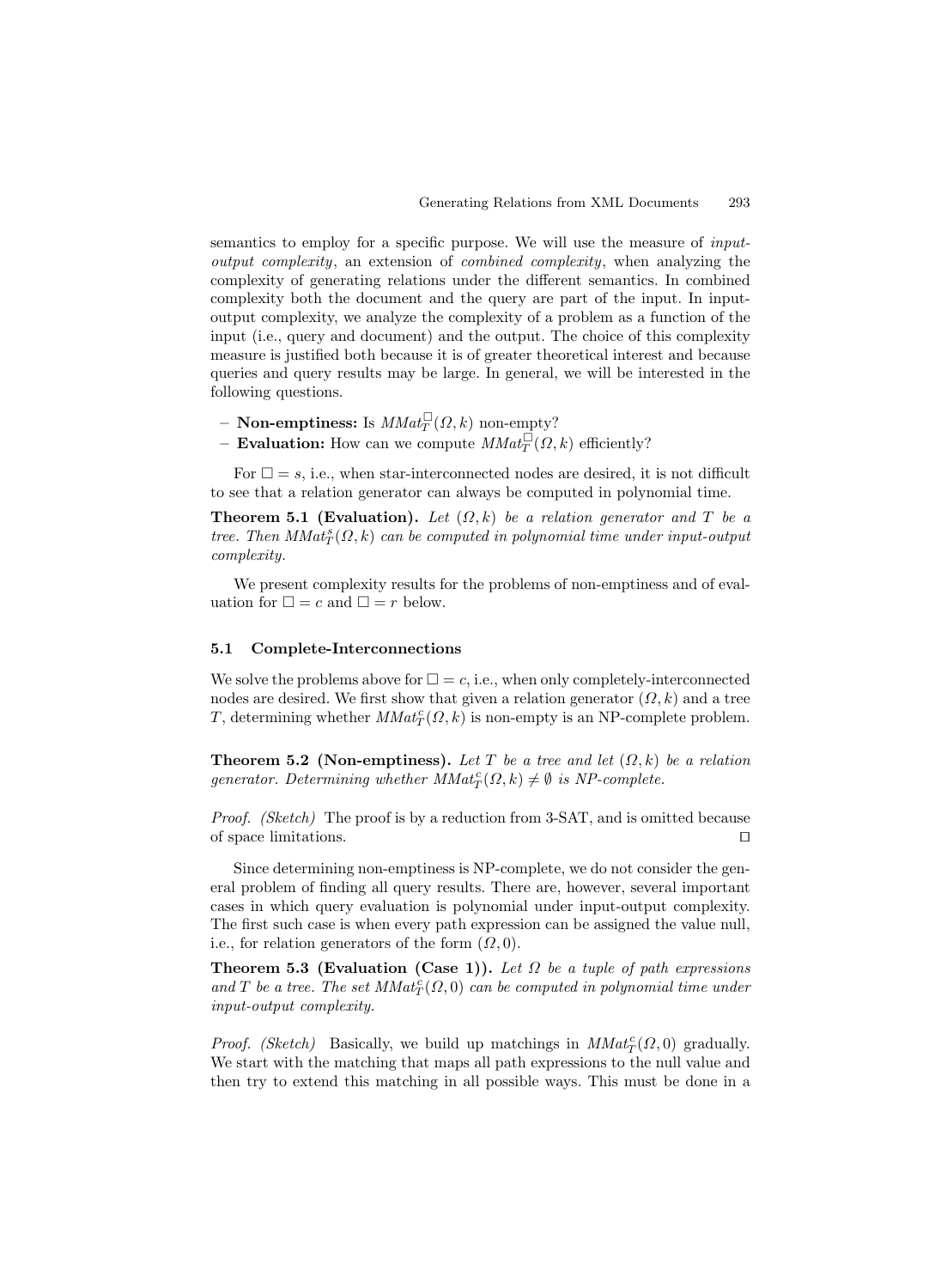COMPLETEINTERCONNECTIONS $((\omega_1,\ldots,\omega_m),T)$ 

```
1. \mathcal{M} := \{\emptyset\}2. for i := 1 to m do
 3. \mathcal{M}' := \emptyset4. for each n \in T such that n \models \omega_i do
 5. for each \mu \in \mathcal{M} do
 6. \mu' := \{(i, n)\} \cup \{(j, n') \in \mu \mid n' \text{ and } n \text{ are interconnected}\}\7. \mathcal{M}' := \mathcal{M}' \cup {\mu'}.8. \mathcal{M} := \mathcal{M} \cup \mathcal{M}'9. Remove strictly subsumed matchings from M
10. return M
```
Fig. 4. Polynomial algorithm to compute  $MMat^c(\Omega, 0)$  (Theorem [5.3\)](#page-8-0)

careful fashion to make sure that we do not create many matchings that will subsequently be removed, because they are not maximal.

An algorithm for creating  $MMat^c_T(\Omega, 0)$  is presented in Figure 4. In this procedure, we represent matchings as sets of pairs of indices and nodes. For each matching we only represent explicitly pairs for which the index is not mapped to the null value.

We collect matchings in the set  $\mathcal{M}$ . In Line 1, the matching that maps all path expressions to null is added. Then, we loop over the path expressions (Line 2) and collect in  $\mathcal{M}'$  matchings that map the *i*-th path expression to a non-null value. This is done by looping over all nodes  $n$  that satisfy the  $i$ -th path expression (Line 4) and over all matchings  $\mu$  created thus far (Line 5). We try to extend  $\mu$  with n; however, nodes that are not interconnected with n must be left out in order to derive a set of completely-interconnected nodes (Line 6). Subsumed assignments are removed in Line 9.

A formal proof of correctness is omitted due to lack of space.

Even when we do not allow some of the path expressions to be mapped to the null value, it may still be possible to evaluate a relation generator in polynomial time under input-output complexity. We first present some necessary definitions and then describe a case in which polynomial evaluation is possible.

We say that a tree  $T$  is *recursive* if  $T$  contains nodes  $n, n'$  such that  $n'$  is a strict descendent of n and  $label(n) = label(n')$ . Otherwise, we say that T is *non-recursive*.

Given a tree T and a path expression  $\omega$ , we use  $MatchingNodes(\omega, T)$  to denote the set of nodes in T that match  $\omega$  and  $MatchingLabels(\omega, T)$  to denote the set of all labels of nodes in  $MatchingNodes(\omega, T)$ . We denote by *LabelsAbove*( $\omega$ , T) all the labels l, such that there is a node labeled l in T with a descendent  $n \in MatchingNodes(\omega, T)$ . Note that by definition, if  $n \models \omega$ , then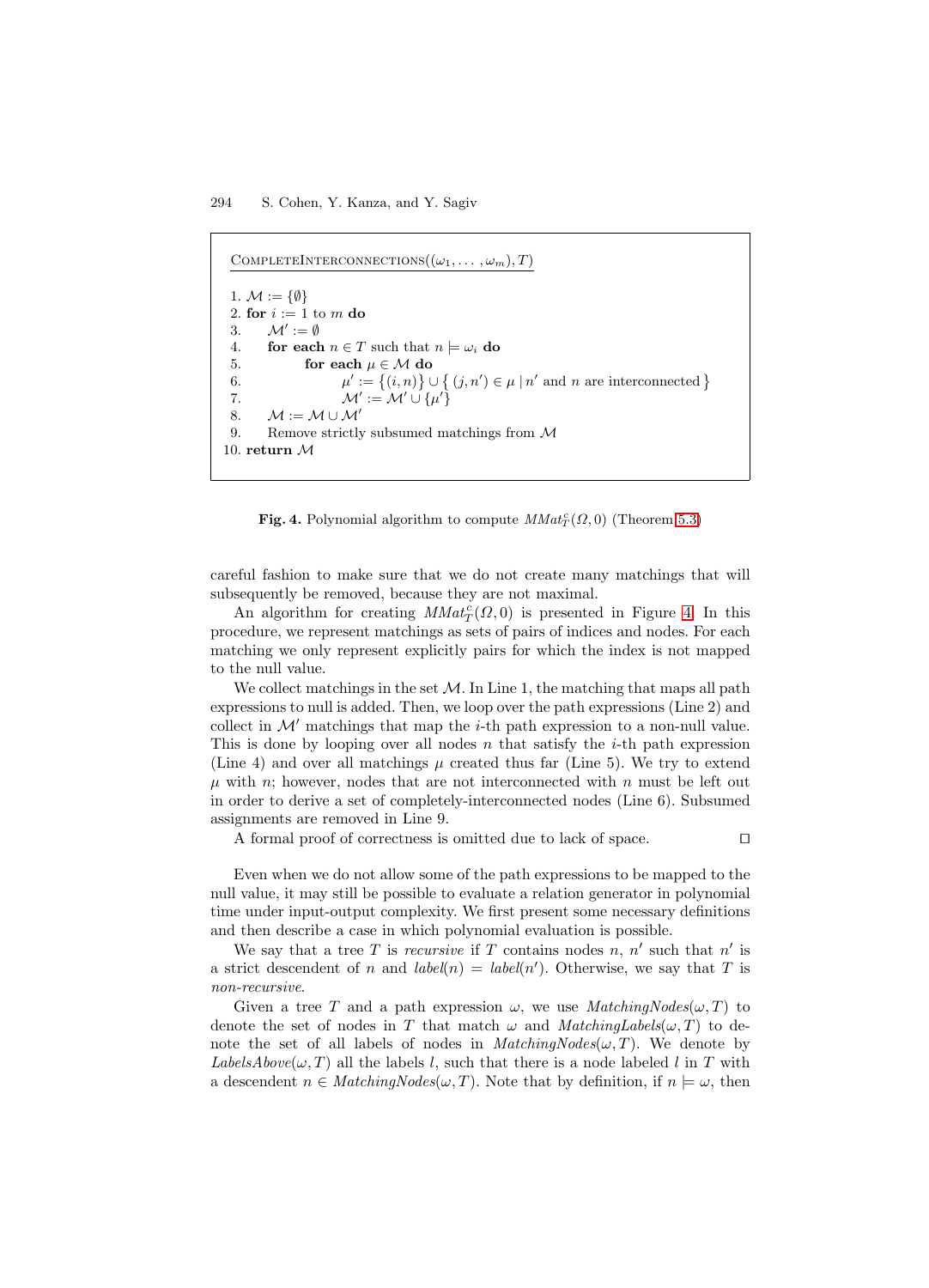<span id="page-10-0"></span> $label(n) \in \text{Label} (h) \in \text{Label} (S \cup S)$ . We associate each non-recursive tree T and path expression  $\omega$  with a relation  $\mathcal{R}_{\omega,T}$ . This relation has a column for each label in *LabelsAbove*( $\omega$ , T). For each node  $n \in \text{MatchingNodes}(\omega, T)$ , the relation  $\mathcal{R}_{\omega, T}$ has a tuple  $t_n$ . The value of  $t_n$  in column l is the node id of the ancestor of n with label  $l$ , if such an ancestor exists. Otherwise, the value in column  $l$  is null. Since T is non-recursive, there is at most one ancestor with label  $l$  for any given node n. Thus, the tuples are well-defined. For each tuple  $t_n$  created from node n in  $\mathcal{R}_{\omega,T}$ , the *originating* column of  $t_n$ , denoted *Originating* $(t_n)$ , is the column in which *n* appears in tuple  $t_n$ , i.e., the column *label* $(n)$ .

The notion of creating a hypergraph out of a set of relations has been studied for query optimization [\[12\]](#page-14-0). We review this idea briefly here. Relations  $\mathcal{R}_1,\ldots,\mathcal{R}_m$  give rise to a hypergraph  $\mathcal{H}(\mathcal{R}_1,\ldots,\mathcal{R}_m)$  in the following fashion:

- $-\mathcal{H}(\mathcal{R}_1,\ldots,\mathcal{R}_m)$  has a node for each column in  $\mathcal{R}_1,\ldots,\mathcal{R}_m;$
- for each relation  $\mathcal{R}_i$ , there is a hyperedge in  $\mathcal{H}(\mathcal{R}_1,\ldots,\mathcal{R}_m)$  containing the nodes in the signature of  $\mathcal{R}_i$ , i.e., all the columns appearing in  $\mathcal{R}_i$ .

A hyperedge e is an *ear* if (1) e is the only hyperedge in the hypergraph *or* (2) there is a hyperedge e' such that all nodes in  $e \setminus e'$  are only in edge e. We call the removal of e from the hypergraph *ear removal*. The *GYO-reduction* of a hypergraph is the result of applying ear removals (combined with the removal of nodes that do not belong to any hyperedge) until there remains no ear in the hypergraph. It has been proven that the GYO-reduction of a hypergraph is unique, i.e., is not dependent on the order in which ears are removed. A hypergraph is *acyclic* if its GYO-reduction is an the empty hypergraph (see also [\[5,15\]](#page-14-0)). It has been proven [\[14,1,13\]](#page-14-0) that if  $\mathcal{H}(R_1,\ldots,R_m)$  is acyclic, then the natural join of  $R_1, \ldots, R_m$  can be computed in polynomial time under inputoutput complexity.

The natural join of two relations requires equality on shared columns. By definition, the null value is never equal to any other value. Therefore, if a tuple has the null value in a shared column, this tuple will be lost in the result of the join. We define the pseudo natural join that differs from the natural join on exactly this issue, i.e., on how null values are dealt with. When performing a pseudo natural join, null values are always equal to any other value. The new value for the shared column, however, will be the non-null value, if such a value exists. For example, the pseudo natural join of the relations  $\{(a: 1, b: \bot, c: 3), (a: 2, b: 3, c: 3)\}\$ and  $\{(a: \bot, b: 2, d: 4), (a: 1, b: \bot, d: 5)\}\$ is the relation  $\{(a: 1, b: 2, c: 3, d: 4), (a: 1, b: \perp, c: 3, d: 5)\}.$  The pseudo natural join of relations with an acyclic hypergraph can be computed in polynomial time, in a fashion similar to computing the natural join. Note that the pseudo natural join, unlike the outer join, does not keep tuples that do not match other tuples in the way specified above.

**Theorem 5.4 (Evaluation (Case 2)).** Let  $((\omega_1, \ldots, \omega_m), m)$  be a relation generator and  $T$  be a tree. Then  $MMat_T^c((\omega_1,\ldots,\omega_m), m)$  can be computed in *polynomial time under input-output complexity if the following conditions hold:*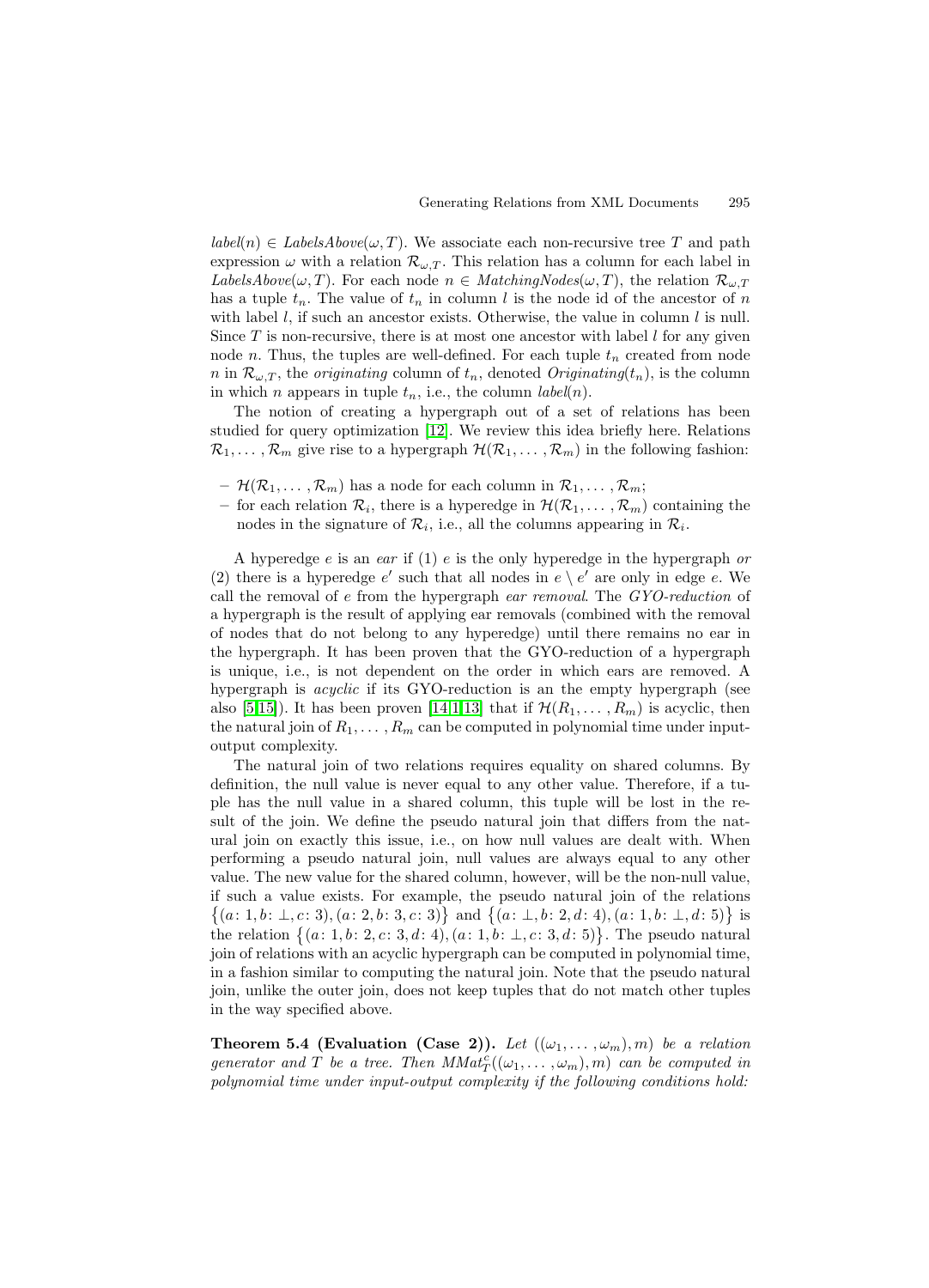- *1.* T *is non-recursive,*
- 2.  $\mathcal{H}(\mathcal{R}_{\omega_1,T},\ldots,\mathcal{R}_{\omega_m,T})$  *is acyclic*, and
- *3. for all*  $i, j \leq m$ , the sets MatchingLabels $(\omega_i, T)$  and MatchingLabels $(\omega_j, T)$ are disjoint if  $i \neq j$ .

*Proof. (Sketch)* Let T be a non-recursive tree. We are searching for sets of nodes that are completely-interconnected. Suppose that  $n$  and  $n'$  are interconnected and that n has an ancestor  $n_l$  with label l. Then, in the tree T the node  $n'$  must either not have any ancestor with label l, or have  $n_l$  as its ancestor. If the tree is non-recursive, then this condition is sufficient and necessary for two nodes to be interconnected. Formally, for a non-recursive tree  $T$ , nodes  $n$  and  $n'$  are interconnected if and only if the following conditions hold.

- $-$  For every ancestor  $n_l$  of n, either  $n_l$  is an ancestor of  $n'$  or n' has no ancestor with label  $label(n_l)$ .
- $-$  For every ancestor  $n'_l$  of  $n'$ , either  $n'_l$  is an ancestor of n or n has no ancestor with label  $label(n'_l)$ .

Now, suppose that  $\omega$  is a path expression for which  $n \models \omega$ . Similarly, suppose that  $n' \models \omega'$ . It is not difficult to see that the tuples  $t_n$  in  $\mathcal{R}_{\omega,T}$  and  $t_{n'}$  in  $\mathcal{R}_{\omega',T}$ will create a tuple in the pseudo natural join of  $\mathcal{R}_{\omega,T}$  and  $\mathcal{R}_{\omega',T}$  if and only if n and  $n'$  are interconnected.

In order to compute the set  $MMat^c_T((\omega_1,\ldots,\omega_m),m)$ , we first compute the pseudo natural join R of  $\mathcal{R}_{\omega_1,T},\ldots,\mathcal{R}_{\omega_m,T}$ . This can be done in polynomial time, since  $\mathcal{H}(\mathcal{R}_{\omega_1,T},\ldots,\mathcal{R}_{\omega_m,T})$  is acyclic. Now, consider a tuple t in  $\mathcal{R}$ . Let  $t_1, \ldots, t_m$  be the tuples in  $\mathcal{R}_1, \ldots, \mathcal{R}_m$  that joined together to create t. Then, the projection of t on the columns  $Originality(t_1), \ldots, Originaling(t_m)$ is a tuple containing completely-interconnected nodes. Since the sets  $MatchingLabels(\omega_i, T)$  and  $MatchingLabels(\omega_j, T)$  are disjoint for all i and j, this tuple contains exactly  $m$  different nodes. In this fashion, we can create all the matchings out of the tuples in the pseudo natural join. 

Building on Theorems [5.3](#page-8-0) and [5.4,](#page-10-0) we can prove the following theorem.

**Theorem 5.5 (Evaluation (General)).** Let  $((\omega_1, \ldots, \omega_m), k)$  be a relation  $generator$  and  $T$  *be a tree. Then*  $MMat_{T}^{c}((\omega_1,\ldots,\omega_m), k)$  *can be computed in polynomial time under input-output complexity if the following conditions hold:*

- *1. either*  $k = 0$  *or*  $T$  *is non-recursive,*
- 2.  $\mathcal{H}(R_{\omega_1,T},\ldots,R_{\omega_k,T})$  *is acyclic*, and
- *3. for all*  $i, j \leq k$ *, either* 
	- $\text{ MatchingLabels}(\omega_i, T) \text{ and } \text{MatchingLabels}(\omega_j, T) \text{ are disjoint, or}$
	- $-$  *MatchingNodes*( $\omega_i$ , T) = *MatchingNodes*( $\omega_j$ , T).

#### **5.2 Reachable-Interconnections**

We solve the problems of non-emptiness and evaluation for  $\square = r$ , i.e., when only reachably-interconnected nodes are desired. We first show that given a relation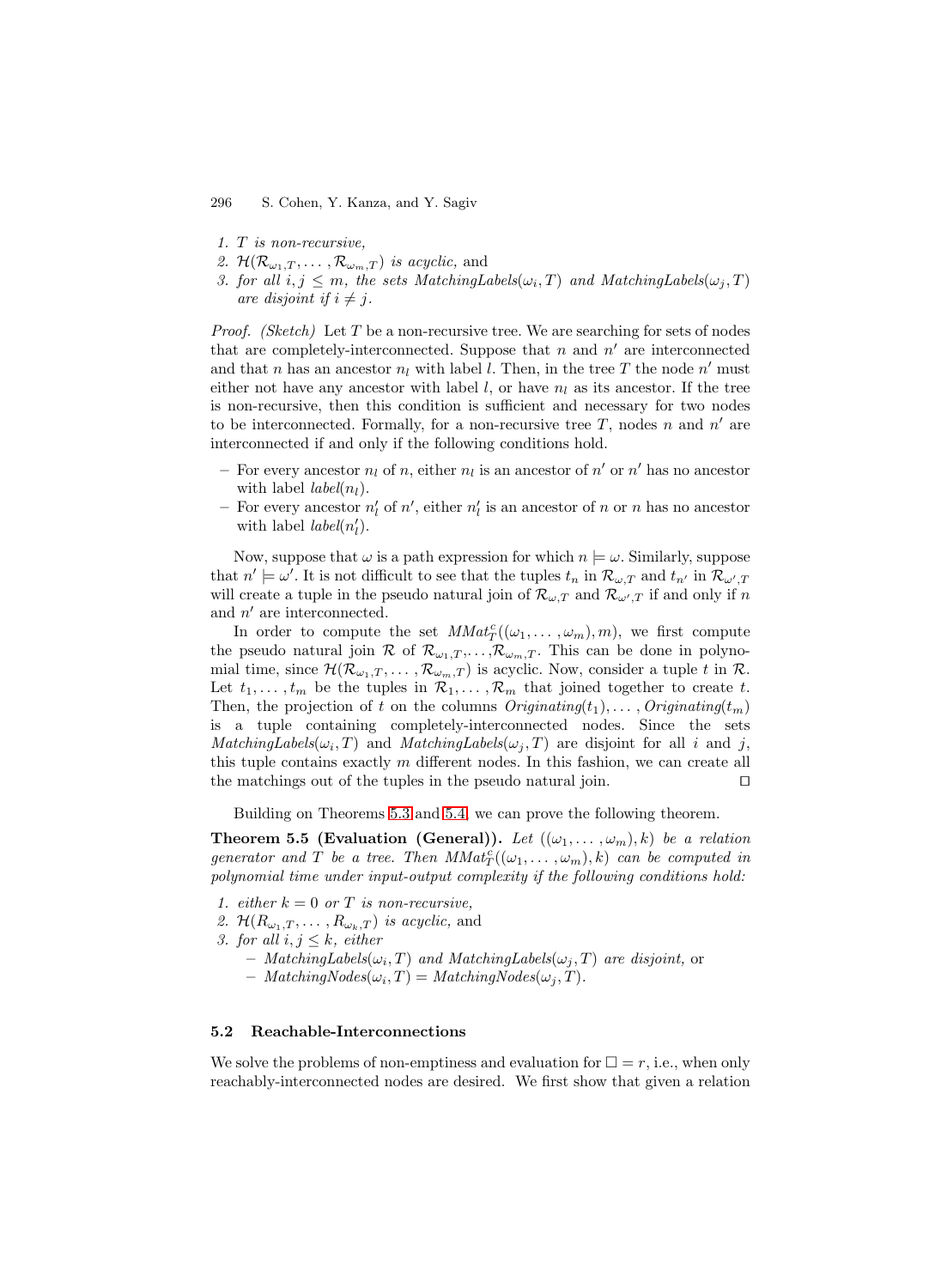<span id="page-12-0"></span>

Fig. 5. Polynomial algorithm to compute  $MMat^r(\Omega, 1)$  (Theorem 5.7)

generator  $\Omega$ , an integer k and a tree T, determining whether  $MMat_T^r(\Omega,k)$  is non-empty is an NP-complete problem. This is rather surprising since finding reachably-interconnected nodes only requires finding connected subgraphs in an interconnection graph.

**Theorem 5.6 (Non-emptiness).** Let T be a tree and let  $(\Omega, k)$  be a relation *generator. Determining whether*  $MMat_T^r(\Omega, k) \neq \emptyset$  *is NP-complete.* 

*Proof. (Sketch)* The proof is by a reduction from 3-SAT and is omitted because of space limitations. 

As in Section [5.1,](#page-8-0) we present an important case in which query evaluation is polynomial. If all path expressions can be assigned the null value, then the evaluation can be performed in polynomial time.

**Theorem 5.7 (Evaluation).** *Let* Ω *be a tuple of path expressions and* T *be a tree. Then*  $MMat_T^r(\Omega, 0)$  *can be computed in polynomial time under input-output complexity.*

*Proof.* (Sketch) Conceptually, creating matchings in  $MMat_T^r(\Omega, 0)$  is more difficult than creating matchings in  $MMat^c_T(\Omega, 0)$ . The difficulty stems from the fact that nodes may be together in the image of a matching even if they are not directly interconnected, but rather connected by a path of nodes also in the image of the matching.

As in the proof of Theorem [5.3,](#page-8-0) we represent matchings as sets of pairs of indexes and nodes. We introduce some notation used in the algorithm. Given a matching  $\mu$  and a set of nodes N contained in the image of  $\mu$ , we define *ConnectedSubMatching*( $\mu$ ,  $N$ ) as the set of pairs  $(i, n)$  in  $\mu$ , such that n is connected to all nodes in N in the graph  $IG(T, Image(\mu))$ . Clearly, if  $\approx_r \{Image(\mu)\}\,$ , then  $ConnectedSubMatching(\mu, N) = \mu$ .

The operator  $\hat{\Gamma}$  replaces the value for an index in a matching. The operator  $\uplus$  performs an exchange and then removes non-connected nodes. Formally,

$$
\mu \updownarrow (i, n) \stackrel{\text{def}}{=} \{ (j, n') \in \mu \mid j \neq i \} \cup \{ (i, n) \}
$$

$$
\mu \uplus (i, n) \stackrel{\text{def}}{=} ConnectedSubMatching(\mu \updownarrow (i, n), \{n\}).
$$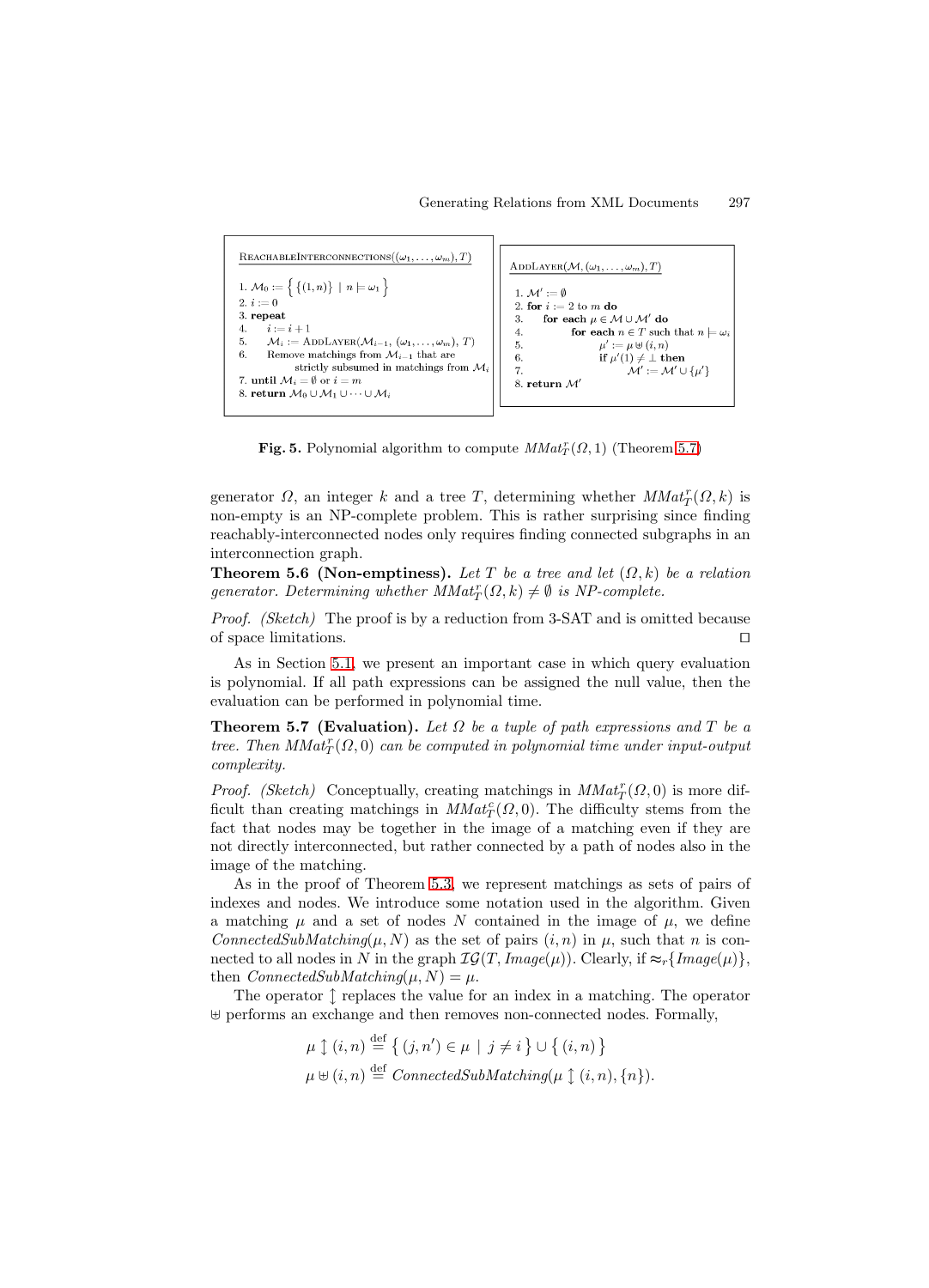<span id="page-13-0"></span>In Figure [5](#page-12-0) we present a polynomial algorithm for finding all matchings in  $MMat_T^r(\Omega,0)$  that do not assign  $\omega_1$  the null value, i.e., the set  $MMat_T^r(\Omega,1)$ . A complete proof of correctness is not given due to space limitations. In Line 1 of ReachableInterconnections, we create a matching for each node that matches  $\omega_1$ . While we succeed in extending a matching (Lines 3 and 7), we call the procedure ADDLAYER. There we loop over all the rest of the path expressions (Line 2). For each path expression, each matching  $\mu$  created thus far, and each node *n* matching the current path expression, we try to extend the  $\mu$  with *n* (Line 5). Only if the matching created still gives a non-null value to  $\omega_1$ , do we add this matching to the set of matchings created (Line 6). Since it is possible to find all matchings that do not assign  $\omega_1$  a null value in polynomial time, we can repeat this process for each of the path expressions  $\omega_i$  and thus, derive a polynomial algorithm for computing  $MMat_T^r(\Omega,m)$ .

### **6 Conclusion**

Relation generators, used for producing relations from XML documents were defined. Our relation generators allow naive users to retrieve interesting and naturally related portions of a document. Thus, they can be used for integrating relations and XML and as a foundation for XML search engines.

We presented the notion of an interconnection graph which describes connections between pairs of nodes. Several different semantics for finding larger tuples of related nodes from the interconnection graph were described. These semantics take into consideration that documents may not contain complete information, a situation that arises frequently in the context of the Web. Note that almost all our complexity results still hold even if the interconnection graph is created differently. For example, it is likely that the interconnection graph would be defined differently in the presence of either a schema or IDs and IDREFs. Once the interconnection graph was defined in this context, our mechanisms for creating tuples of meaningfully related nodes could be used.

This work extends [\[3\]](#page-14-0). Generating relations from semistructured data has been considered in the context of wrapper generation and inferring schemas from documents [\[4,6,9\]](#page-14-0). In [\[10\]](#page-14-0), relations are created from semistructured data by schema generation. However, their approach is different as they attempt to "reverse-engineer" a website, while we simply look for semantic relationships between entities. Hence, the work in [\[10\]](#page-14-0) is most applicable when the data has been constructed in a systematic manner, whereas our approach can be used even when the data does not conform to any schema. Interestingly, for many important special cases our complete answers coincide with their relations that are created using compact skeletons. In  $[2,7]$  a query language that uses a flexible semantics which can deal with variations in the data structure was presented. However, their approach was more restricted and their focus was on query equivalence.

One important open problem is how to define indices over an XML document that will allow relation generators to be quickly evaluated. Since some of the tuples produced by a relation generator may be more relevant than others, a